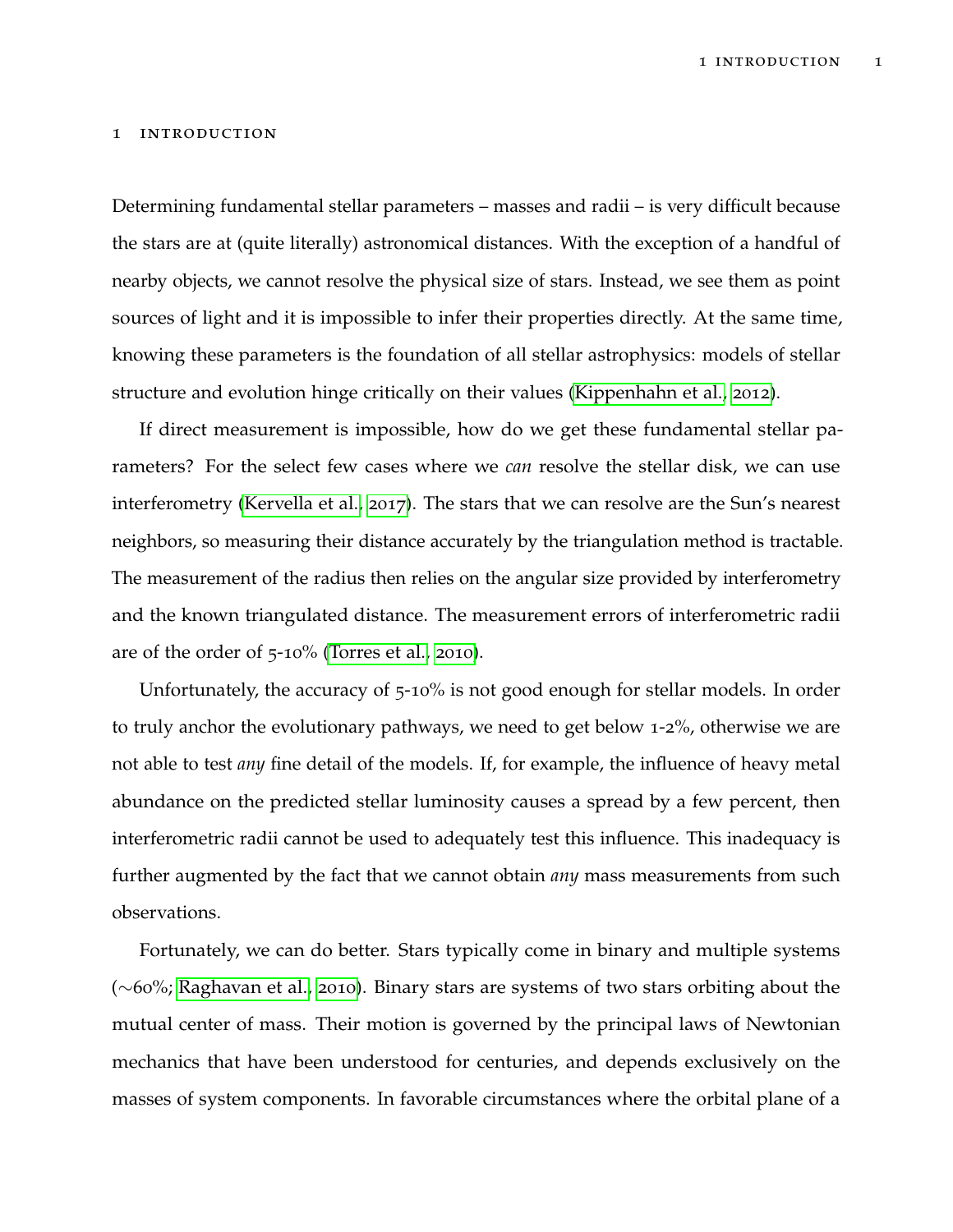

<span id="page-1-0"></span>Figure 1: Mass-luminosity relationship derived from eclipsing binary data. The left panel depicts a full range of masses and luminosities, and the uncertainties are (typically) smaller than the size of the symbol. The right panel shows a zoomed-in range where dispersion in the mass-luminosity relationship is evident. Thanks to the small uncertainties from eclipsing binary models, we can conclude that the dispersion is caused by an independent physical phenomenon, in this case the abundance of heavier elements in stars [\(Torres et al.,](#page-7-0) [2010](#page-7-0)).

binary star coincides with the line of sight ( $\sim$ 2% of all binary stars), the stars will pass in front of each other as they orbit around the center of mass, causing eclipses. These eclipses depend only on the aspect at which we view the binary star from Earth, and their shapes depend predominantly on the radii and luminosities of individual stars. If the stars are larger, the eclipses will be wider. If a brighter star is behind a fainter star, the eclipse will be deeper. Thus, eclipses serve as tell-tale evidence of the stellar radii and luminosities [\(Pickering,](#page-6-2) [1896](#page-6-2)). The amount of light as a function of time is called a *light curve*. Analyzing eclipsing binary (EB) star light curves provides us with a direct estimation of the component radii and luminosities. Add orbital motion to the mix and we get individual masses as well. Our group developed a de-facto standard for modeling EBs, PHOEBE (Prša et al., [2016](#page-7-2)), that enables researchers to derive fundamental stellar parameters from eclipsing binary observables to ∼1-2%. To follow up on the example above, Fig. [1](#page-1-0) depicts a mass-luminosity diagram where the influence of heavy element abundance can be readily seen and studied.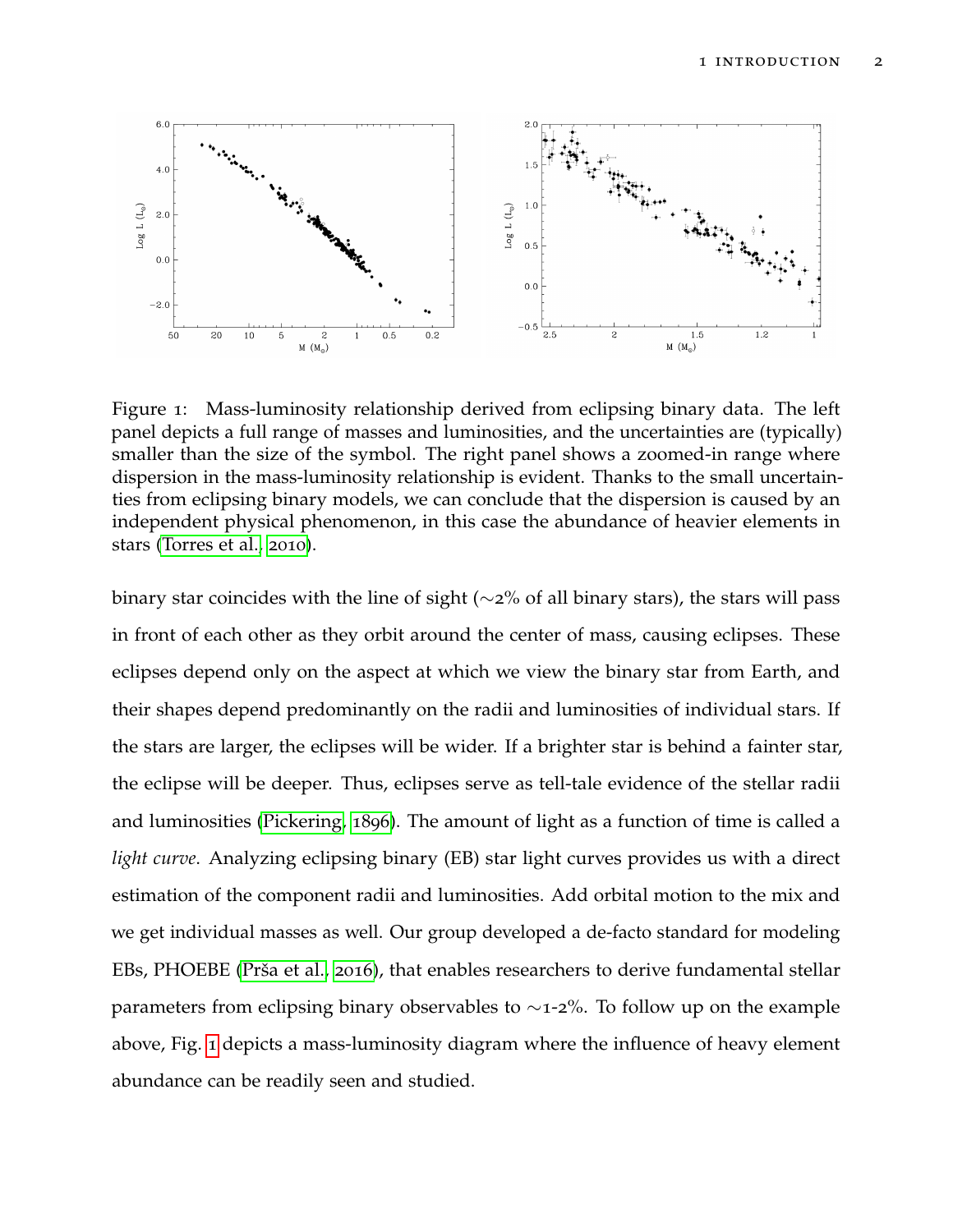While fundamental stellar parameters from EBs represent the state of the art, they are limited to the stellar components found in such systems. Astrophysicists are thus on the constant lookout for other types of objects that may provide masses and radii to sufficient accuracy for the models of stellar formation and evolution.

## 2 an emerging field of asteroseismology

Asteroseismology is the study of internal structures of stars by way of seismic wave propagation observed in power spectra [\(Aerts et al.,](#page-6-3) [2010](#page-6-3)). The field acquired its name by analogy with seismology: the study of earthquakes. The methodology is shared across the two fields.

Stars pulsate for many different reasons. They can be sustained by the so-called *κ* mechanism [\(Fleischer et al.,](#page-6-4) [1995](#page-6-4)), where stellar interior opacity for radiative transfer of heat is a strong function of temperature. As the star expands, the blocking layer inside the star cools and becomes more opaque; energy is trapped and the star contracts. As it contracts, the blocking layer heats up and becomes less opaque, enabling energy to escape. Solar-like oscillators are driven by surface convection [\(Christensen-Dalsgaard &](#page-6-5) [Daeppen,](#page-6-5) [1992](#page-6-5)), where the turbulent flow of fluids excites and dampens oscillations. Yet other types of pulsations are caused by convective blocking [\(Guzik & Kaye,](#page-6-6) [2000](#page-6-6)), where the inner edge of a convection zone is sharp and convection timescale is longer than the pulsation timescale, so perturbations grow into large, coherent pulsations.

Depending on the restoring force, pulsations in stars are either pressure (*p*) modes where the dominant restoring force is the pressure gradient, or gravity (*g*) modes where the dominant restoring force is buoyancy. Pressure modes are connected with acoustic waves that propagate through gas by compression and decompression, while gravity modes are connected with internal gravity waves that propagate through gas due to a varying buoyancy.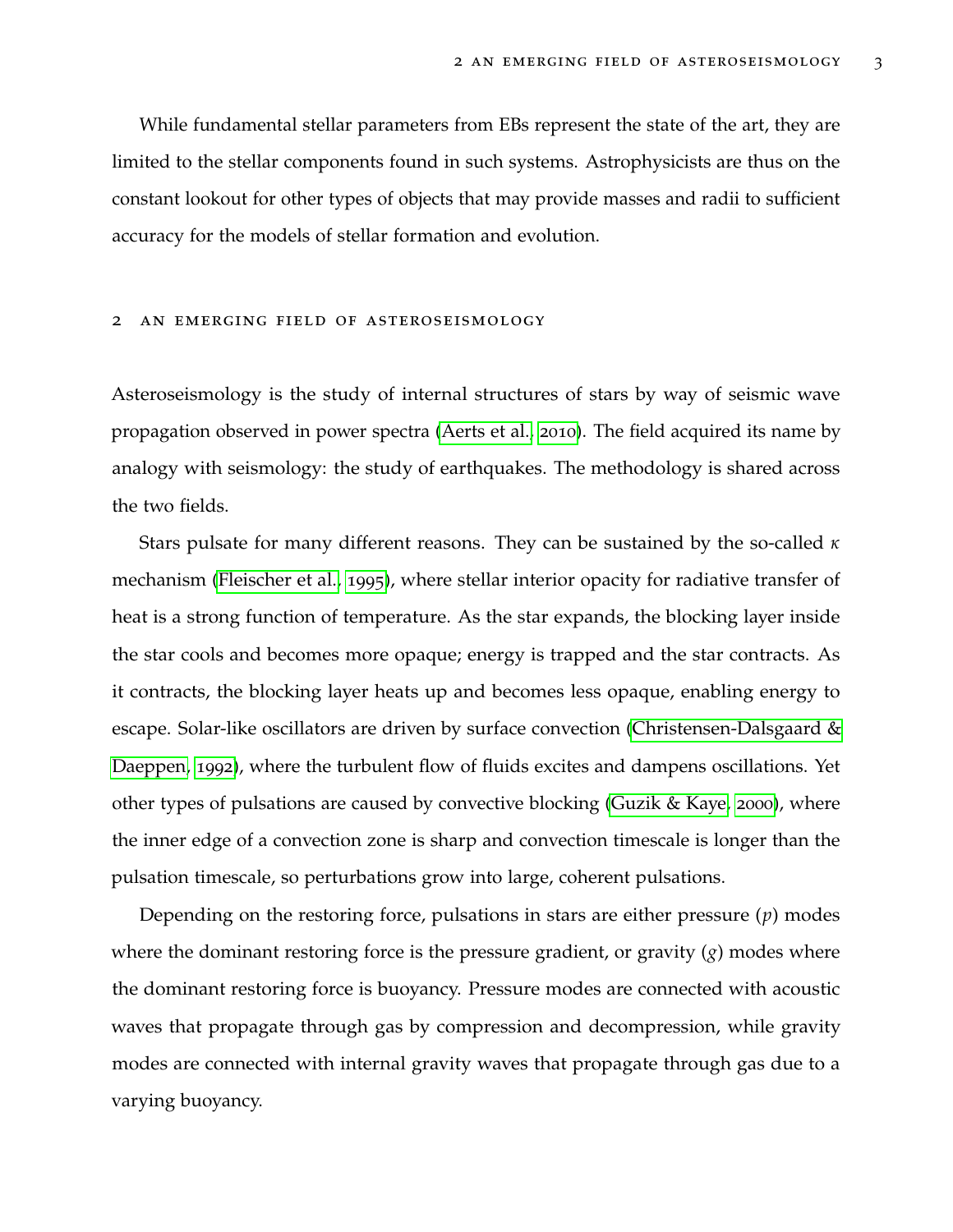

<span id="page-3-0"></span>Figure 2: Small section of the solar amplitude spectrum showing (*n*, *l*) values for each mode. The large separation Δ*ν* and maximum frequency *ν*<sub>max</sub> are indicated. These can be used to infer the mass and the radius of the star using scaling relations. Adapted from [Bedding & Kjeldsen](#page-6-7) ([2003](#page-6-7)).

Pulsations in stars are described by a set of three wavenumbers: radial order *n*, longitudinal order *m* and non-radial degree *l*. Radial order gives the number of nodes between the center and the surface of the star; longitudinal order gives the number of longitudinal node lines; and non-radial degree gives the number of all (longitudinal and latitudinal) node lines. Thus,  $l = 0$  modes are radial pulsations,  $l = 1$  modes are dipole modes,  $l = 2$  are quadrupole modes, etc.

A closer look at the amplitude spectrum reveals regular patterns (cf. Fig. [2](#page-3-0)). Modes with equal non-radial degree *l* and radial orders *n* that differ by 1 are separated by a fixed amount that we call large frequency separation and denote it with ∆*ν*. The frequency where the spectrum has the most power is denoted *ν*max. The identification of the modes is done by comparing the observed power spectrum to theoretical predictions from pulsation codes such as GYRE [\(Townsend & Teitler,](#page-7-3) [2013](#page-7-3)).

These observables –  $\Delta v$  and  $v_{\text{max}}$  – can be directly related to the physical quantities by way of *scaling relations* [\(Huber et al.,](#page-6-8) [2011](#page-6-8)):

$$
\left(\frac{M}{M_{\odot}}\right) = \left(\frac{\nu_{\text{max}}}{\nu_{\text{max},\odot}}\right)^3 \left(\frac{\Delta \nu}{\Delta \nu_{\odot}}\right)^{-4} \left(\frac{T}{T_{\odot}}\right)^{3/2},\tag{1}
$$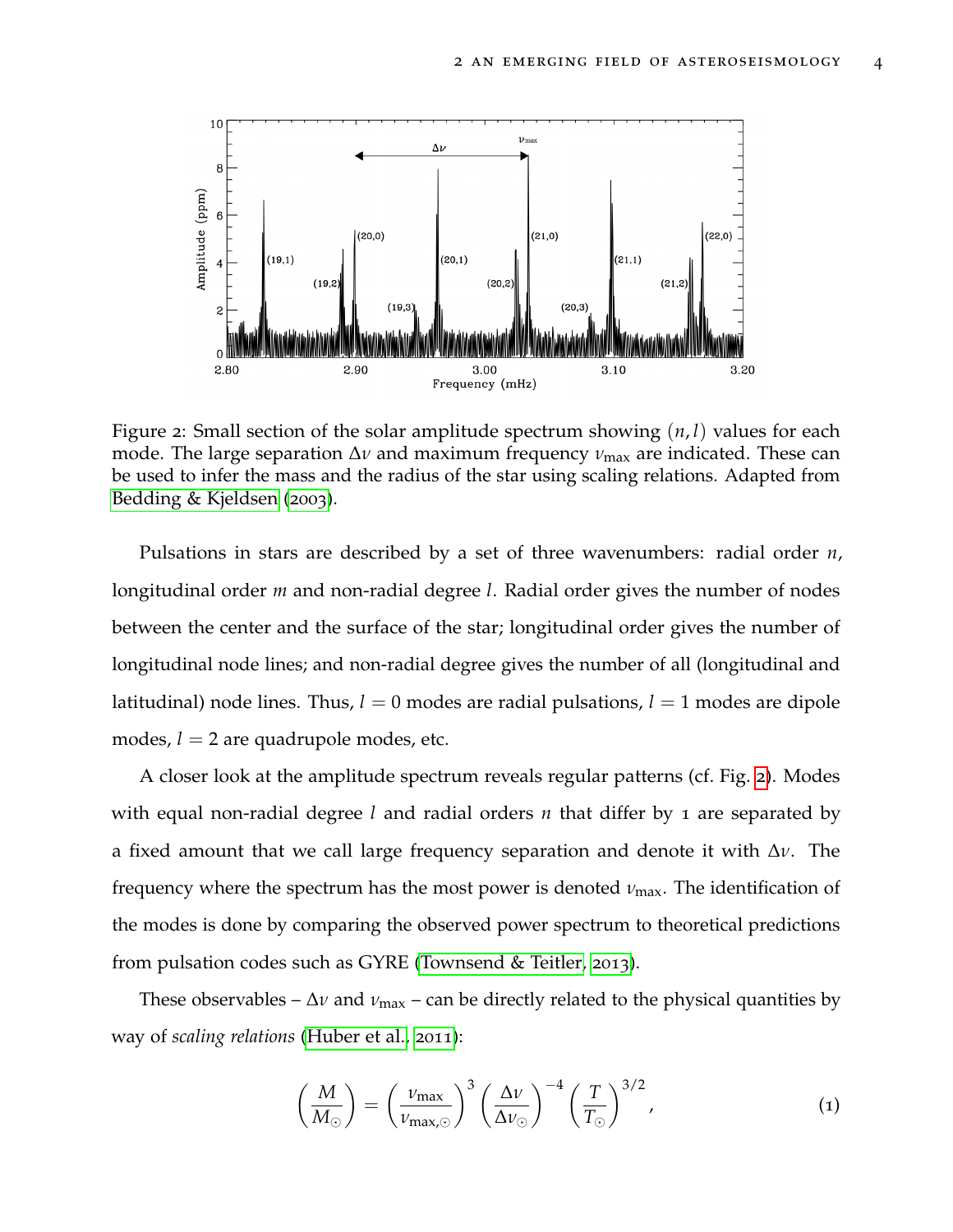$$
\left(\frac{R}{R_{\odot}}\right) = \left(\frac{\nu_{\text{max}}}{\nu_{\text{max},\odot}}\right) \left(\frac{\Delta \nu}{\Delta \nu_{\odot}}\right)^{-2} \left(\frac{T}{T_{\odot}}\right)^{1/2}.
$$
 (2)

The surface temperatures that appear in these relations can be readily determined from either spectroscopy or from multi-color photometry, so they are straight-forward to obtain. The scaling relations, stemming from the theory of stellar interiors [\(Kippenhahn et al.,](#page-6-0) [2012](#page-6-0)), open up a new possibility to obtain fundamental stellar parameters for any star that exhibits such pulsations. The question is, how accurately?

## 3 the proposed objective, and anticipated significant outcomes

The number of pulsating stars in EBs is substantial. Kepler alone provided us with over 300 EBs with pulsating components, which constitutes more than 10% of the entire EB sample [\(Kirk et al.,](#page-6-9) [2016](#page-6-9), cf. Fig. [3](#page-5-0)). We propose to model these EBs using PHOEBE, obtain the masses and radii to 1-2%, compare them to the masses and radii obtained from asteroseismology, and both *validate* and *calibrate* scaling relations for these objects. As discussed before, no other type of object in astronomy can provide this level of validation.

The data-set is already available. The PI is chair of the *Kepler* EB working group and has full access to all data, including radial velocity follow-up for the determination of stellar masses. Significant outcomes of this project include a quantifiable test of the applicability of scaling relations to determine fundamental stellar parameters, and a set of gauge-quality parameters for these objects derived from the EB data.

To execute the project, we will use the in-house tool PHOEBE to model EB data. The project will proceed in the following steps: *(1)* select a subsample of 10 eclipsing binaries with the potential for the highest scientific yield, i.e. high signal-to-noise ratio; non-distorted components; highest ∆*ν* and *ν*max accuracy (3 days); *(2)* gather all available *Kepler* data, follow-up spectroscopic data and any other auxiliary data (2 days); *(3)* model these binaries using PHOEBE to determine masses and radii of pulsating components (15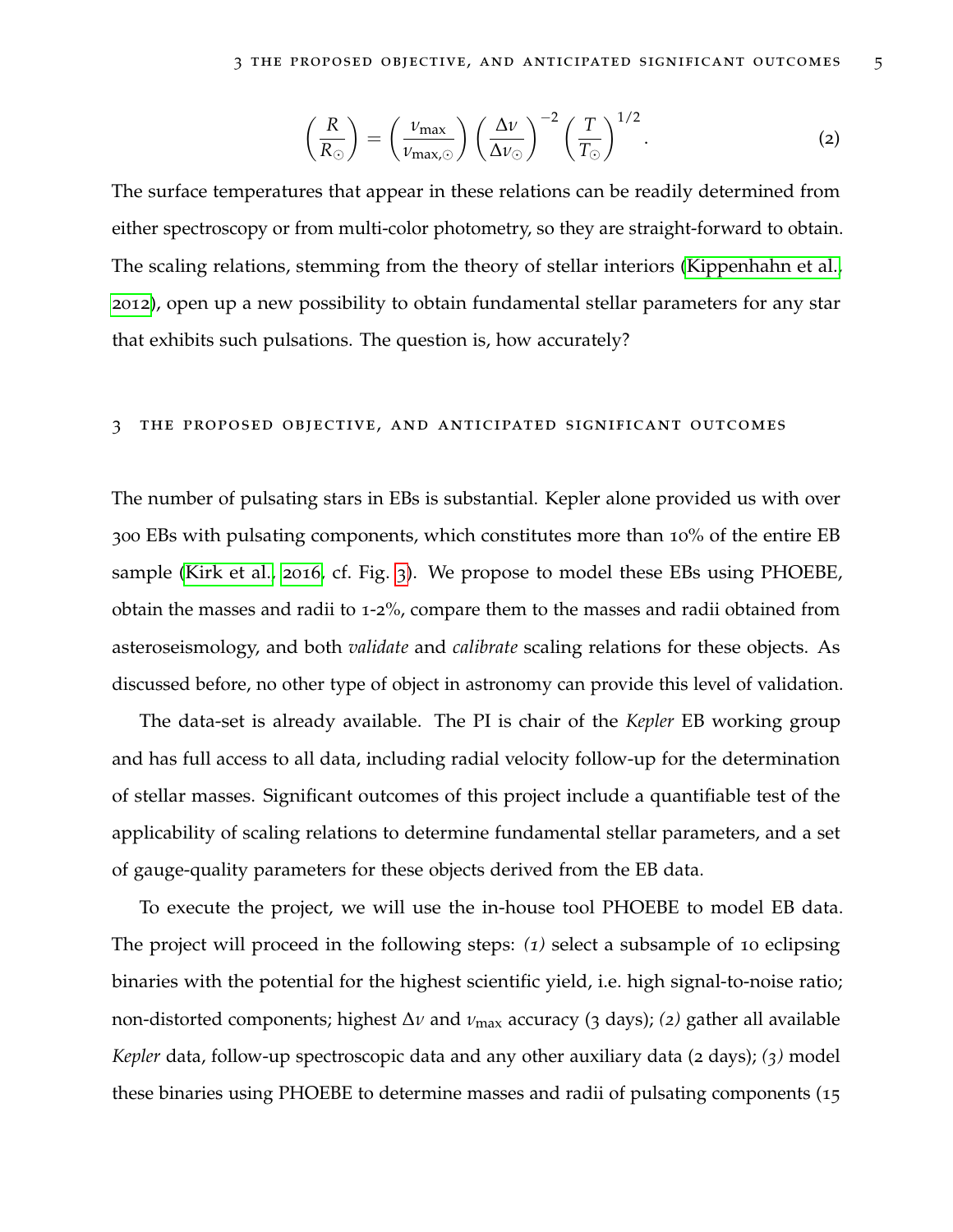

<span id="page-5-0"></span>Figure 3: Light curves of several EBs with pulsating components. Left panels depict time sequences and right panels depict phase plots for each object, where time span and scale for time sequences has been chosen for each object individually to highlight the telling part of the light curve. The EBs contain: a red giant exhibiting solar-like oscillations (KIC 8410637), a *γ* Dor pulsator (KIC 11285625), tidally induced heartbeat star (KIC 3858884), a pre-He-WD pulsator (KIC 9164561), a *δ* Sct pulsator (KIC 10661783), and a hybrid *δ* Sct/*γ* Dor pulsator (KIC 9851944). All data are from the *Kepler* mission.

days); *(4)* compute the predicted masses and radii from scaling relations, and compare them to those determined from EBs (1 day); and *(5)* evaluate the precision of scaling relations and write a publication to disseminate these findings (5 days). The PI's field of expertise is modeling eclipsing binary stars, and this proposal opens a new research direction towards pulsating stars and towards proposals that bridge the two fields.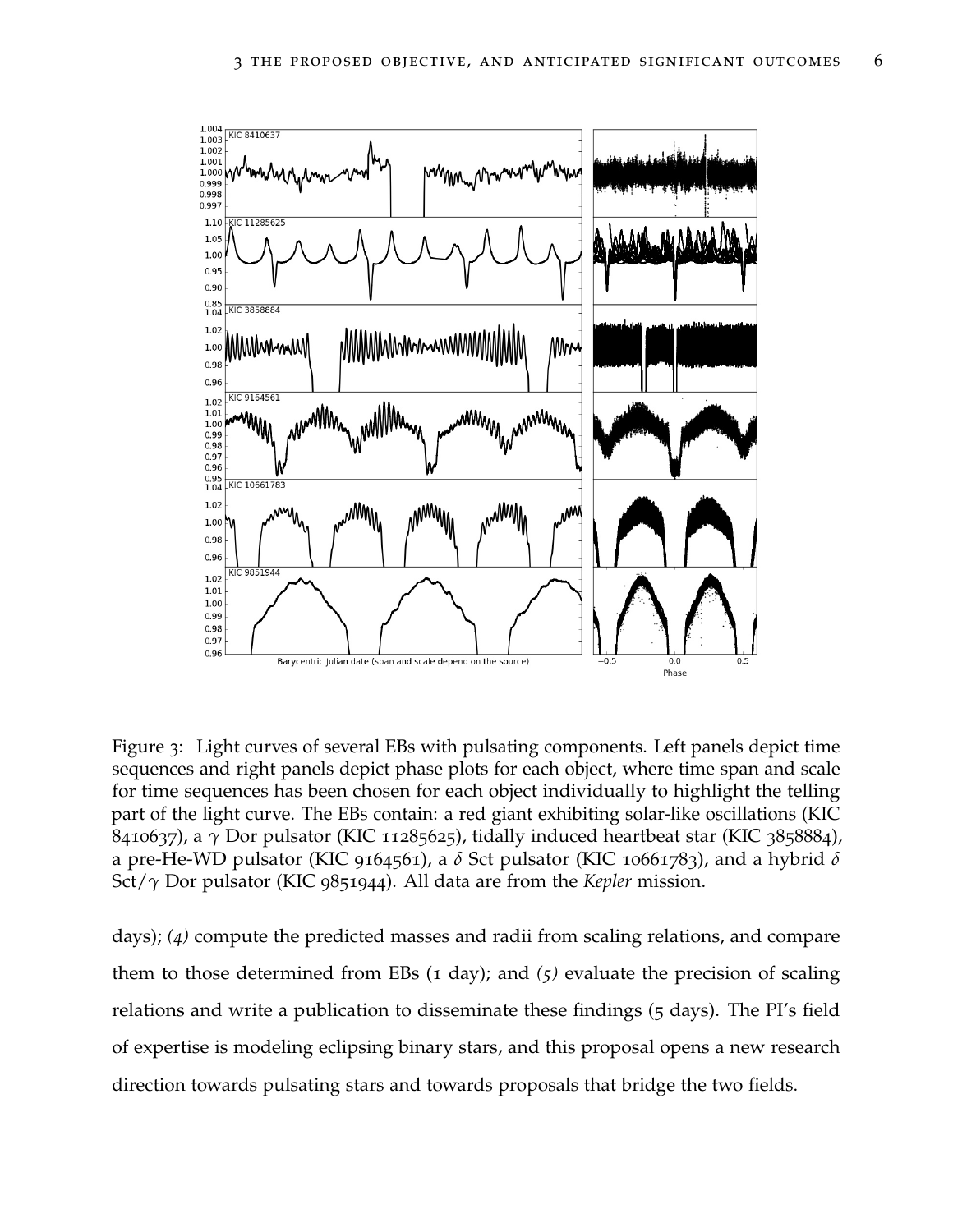## **REFERENCES**

- <span id="page-6-3"></span>Aerts, C., Christensen-Dalsgaard, J., & Kurtz, D. W. 2010, Asteroseismology
- <span id="page-6-7"></span>Bedding, T. R., & Kjeldsen, H. 2003, PASA, 20, 203
- <span id="page-6-5"></span>Christensen-Dalsgaard, J., & Daeppen, W. 1992, A&A Rev., 4, 267
- <span id="page-6-4"></span>Fleischer, A. J., Gauger, A., & Sedlmayr, E. 1995, A&A, 297, 543
- <span id="page-6-6"></span>Guzik, J., & Kaye, A. 2000, NASA STI/Recon Technical Report N, 2
- <span id="page-6-8"></span>Huber, D., Bedding, T. R., Stello, D., Hekker, S., Mathur, S., Mosser, B., Verner, G. A., Bonanno, A., Buzasi, D. L., Campante, T. L., Elsworth, Y. P., Hale, S. J., Kallinger, T., Silva Aguirre, V., Chaplin, W. J., De Ridder, J., García, R. A., Appourchaux, T., Frandsen, S., Houdek, G., Molenda-Żakowicz, J., Monteiro, M. J. P. F. G., Christensen-Dalsgaard, J., Gilliland, R. L., Kawaler, S. D., Kjeldsen, H., Broomhall, A. M., Corsaro, E., Salabert, D., Sanderfer, D. T., Seader, S. E., & Smith, J. C. 2011, ApJ, 743, 143
- <span id="page-6-1"></span>Kervella, P., Bigot, L., Gallenne, A., & Thévenin, F. 2017, A&A, 597, A137
- <span id="page-6-0"></span>Kippenhahn, R., Weigert, A., & Weiss, A. 2012, Stellar Structure and Evolution
- <span id="page-6-9"></span>Kirk, B., Conroy, K., Prša, A., Abdul-Masih, M., Kochoska, A., Matijevič, G., Hambleton, K., Barclay, T., Bloemen, S., Boyajian, T., Doyle, L. R., Fulton, B. J., Hoekstra, A. J., Jek, K., Kane, S. R., Kostov, V., Latham, D., Mazeh, T., Orosz, J. A., Pepper, J., Quarles, B., Ragozzine, D., Shporer, A., Southworth, J., Stassun, K., Thompson, S. E., Welsh, W. F., Agol, E., Derekas, A., Devor, J., Fischer, D., Green, G., Gropp, J., Jacobs, T., Johnston, C., LaCourse, D. M., Saetre, K., Schwengeler, H., Toczyski, J., Werner, G., Garrett, M., Gore, J., Martinez, A. O., Spitzer, I., Stevick, J., Thomadis, P. C., Vrijmoet, E. H., Yenawine, M., Batalha, N., & Borucki, W. 2016, AJ, 151, 68
- <span id="page-6-2"></span>Pickering, E. C. 1896, ApJ, 4, 320